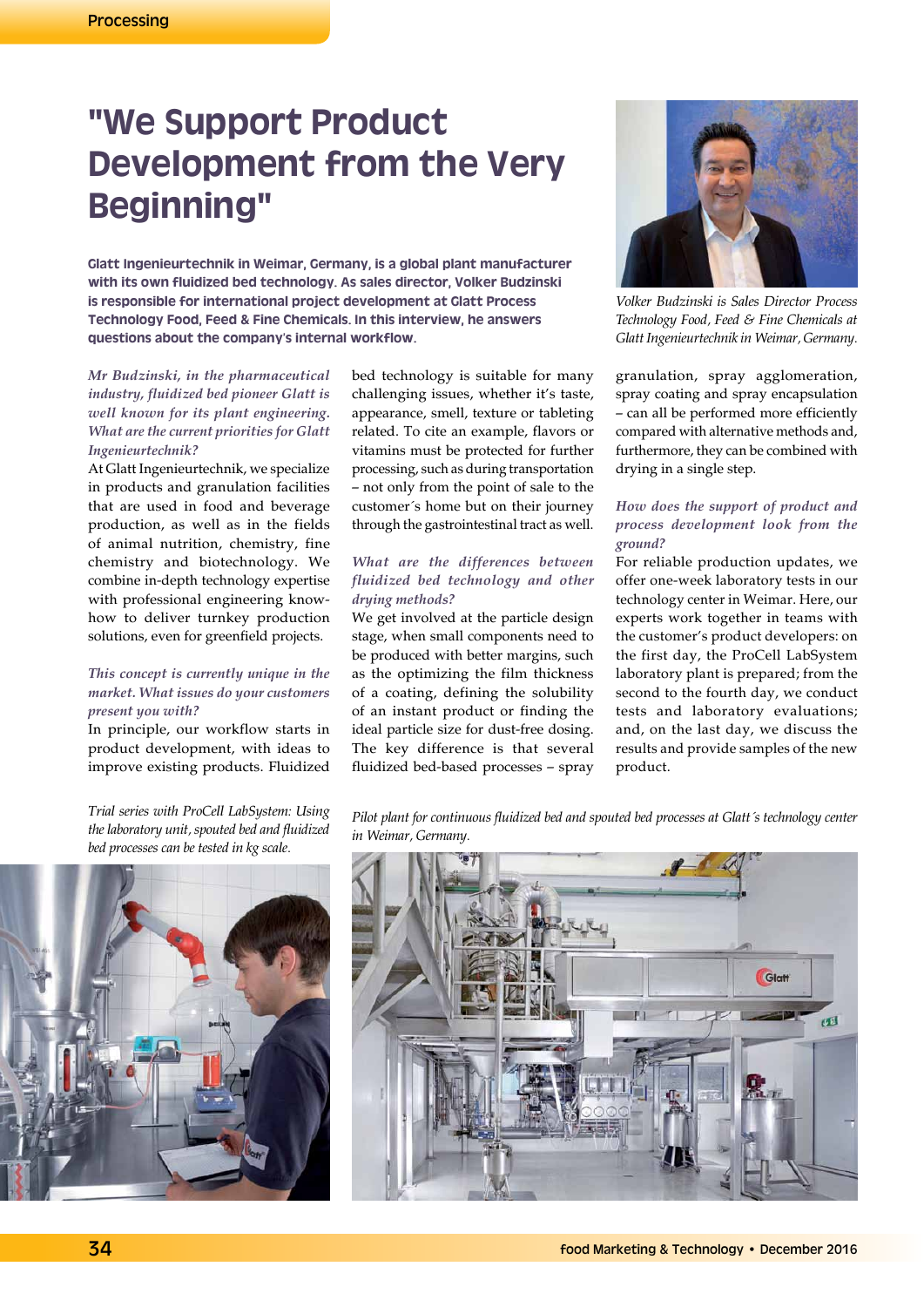#### *So, do product developers from around the world travel for tests to Weimar?*

Customers worldwide both value our extensive facilities here in Weimar and often want to return. This is not always easy and depends on whether a raw material is allowed to be imported into the EU. If an ingredient producer has the necessary expertise, they could loan or buy a ProCell LabSystem. However, our customers keep coming back to Weimar to change, develop or improve their products, particularly because of the personal attention. With project lead times of 1-2 years, repeated trials are not uncommon. An intermediate pilot-plant step might sometimes be necessary, such as for large capacity scale-up projects or when significant quantities of product samples are needed for market tests.

*As you say, tests are performed open-ended – meaning they do not automatically lead to an investment contract. If so, what is the workflow?* The next step is the conceptual design that provides an overview of the general conditions, investment costs,

operating and ancillary costs, as well as a budgetary estimation. Parallel meetings are held at the new production location and, after basic engineering, we submit a firm quotation. When accepted, we then provide detailed engineering, including all specifications and execution planning. We qualify suppliers, consider offers, place orders, take care of the transportation and supervise the construction and commissioning.

#### *In which currency are contracts concluded?*

We work in all the major currencies, mainly Euros and US dollars. Linked to this is a payment plan and a time schedule. Thanks to our experience in international projects, we know how to secure transactions and many other things.

#### *How long does the production of a fluidized bed apparatus take?*

It takes 5-8 months on average, although each granulator is unique. We use trusted subcontractors, with whom we've worked for many years. For us, manufacturing is extremely important, so we do quality checks on a regular basis.

#### *What are the milestones in plant construction?*

Before a plant is handed over, everything is thoroughly tested. After the Factory Acceptance Test, the customer becomes responsible for installation. We provide supervision, monitor the assembly, verify the positioning and carry out interim inspections. We do a Site Acceptance Test on delivery and help with the start-up phase. In the case of warranty parameters, we demonstrate these parameters on-site using the customer's apparatus in a performance test.

### *How do you ensure compliance with country specific provisions?*

Thanks to our broad presence, we can conduct any appropriate reviews with our own experts. This applies to our American colleagues, who deal with FDA regulations and GMPs, as well as for our Indian team of more than 400 employees, who are well versed with Asian regulations.



**TECHNOLOGY. EQUIPMENT. ENGINEERING.**

Glatt Process Technology Food, Feed & Fine Chemicals accompanies you from your original product idea to turn-key production.

Would you like to have dust-free, easy-to-dose granules with dened parameters for bulk density, structure and grain size distribution? Get your products ready for tomorrows market and improve their storage stability, hygroscopicity, solubility, look, taste, smell ... We combine professional engineering with in-depth technology expertise. **Worldwidel** 

- » Product competence
- Process competence
- Technology competence
- Plant engineering competence

Glatt Ingenieurtechnik GmbH, Nordstrasse 12, 99427 Weimar, Germany Phone +49 3643 47-0 I info@glatt-weimar.de I www.glatt.com

Glatt. Integrated Process Solutions.